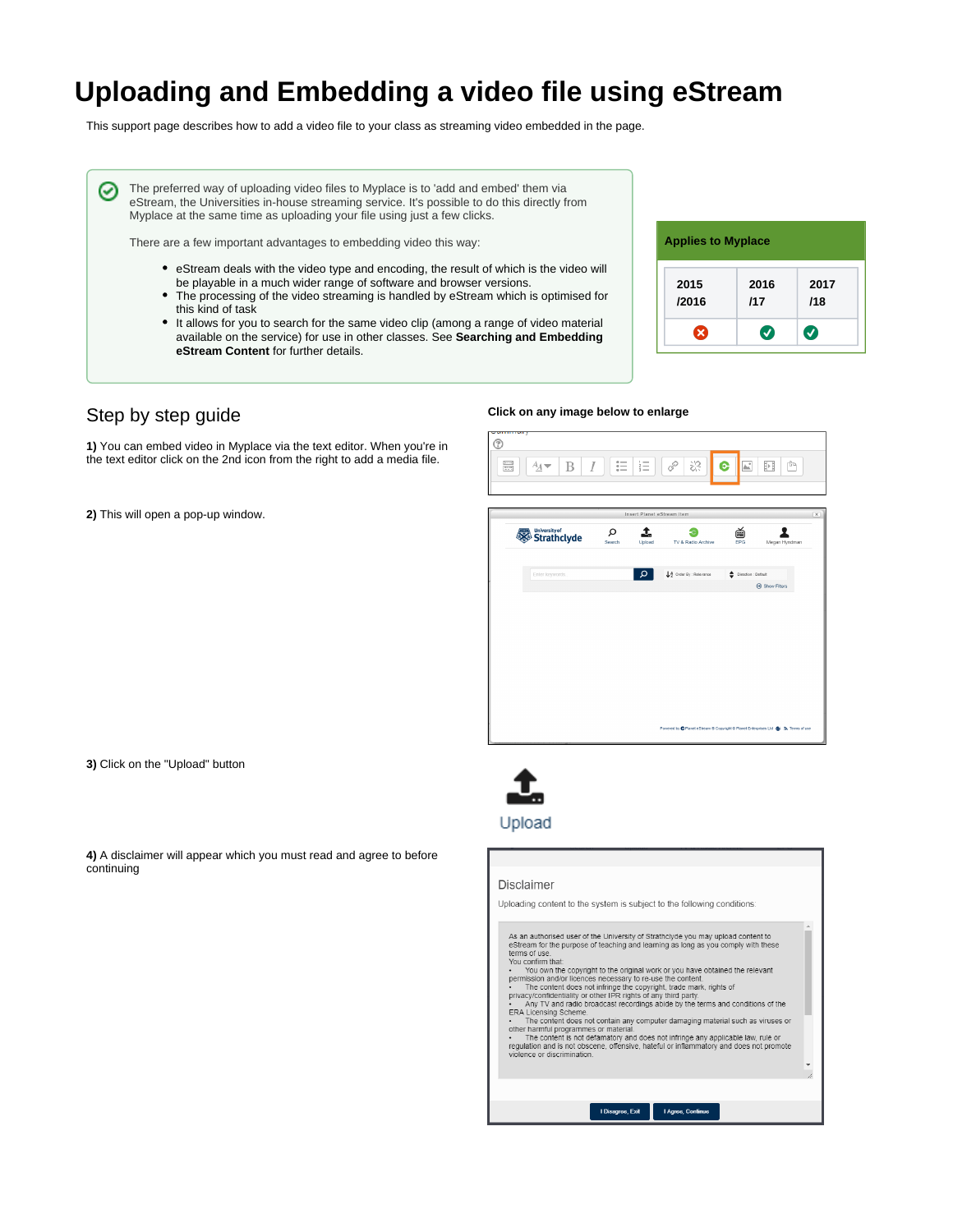**5)** You will now have a button you can press to "Upload Video or Audio Files" or you can drag and drop the file directly into this box

| <b>Upload Media</b>                                                                                                                                                                                                                     |                                 |                                    |                                            |                                                   |  |  |
|-----------------------------------------------------------------------------------------------------------------------------------------------------------------------------------------------------------------------------------------|---------------------------------|------------------------------------|--------------------------------------------|---------------------------------------------------|--|--|
|                                                                                                                                                                                                                                         |                                 |                                    |                                            |                                                   |  |  |
|                                                                                                                                                                                                                                         |                                 | <b>Upload Video or Audio Files</b> |                                            |                                                   |  |  |
|                                                                                                                                                                                                                                         |                                 |                                    | Hint: You can drag and drop your file here |                                                   |  |  |
| beer                                                                                                                                                                                                                                    |                                 |                                    |                                            | $\Sigma$                                          |  |  |
| > Computer > CDRNE(C:) > Work > MyPlace Screencepture Video<br>New folder<br>rganise v                                                                                                                                                  |                                 |                                    |                                            | v 4 Seemh MyPlace Screencopture p<br>$2 - 7$<br>ø |  |  |
| <b>Presides</b><br><b>Desktop</b><br><b>B</b> Downloads<br><b>Sill</b> Recent Places<br><b>Ill</b> Dev<br><b>B</b> External Examiners - Shortcut<br><b>El Libraries</b><br>R Documents<br>all Music<br>E Pictures<br><b>Bill Wilson</b> | 2015-11-19-1208<br>$\mathbf{u}$ |                                    |                                            |                                                   |  |  |

**6)** Browse to your file and select it by double clicking.

**7)** You'll now have a new page where you can choose some settings for your video.

Add a title and a description of your video which will appear on the embedded video player in your Myplace class. You can also choose to use the title of the uploaded video if it's titled appropriately already, by clicking the Use filename for title checkbox which is enabled by default.

You can add some details such as the site, name of the lecturer, name of department and rating

|                        | Insert Planet eStream Item                                                                                                                               |
|------------------------|----------------------------------------------------------------------------------------------------------------------------------------------------------|
|                        |                                                                                                                                                          |
|                        |                                                                                                                                                          |
| Add Media Options      |                                                                                                                                                          |
| Use filename for title |                                                                                                                                                          |
| Details                | Options                                                                                                                                                  |
| Title*                 | ContentGlobal is worldwide ContentLocal is on campus<br>only. NB all options require DS login unless the video is<br>embedded into a web page or MyPlace |
| Description            | ContentGlobal<br>٠                                                                                                                                       |
|                        | Select to make the content private                                                                                                                       |
|                        | Private III                                                                                                                                              |
|                        | Select to mark this item as under the ERA Licence (ERA                                                                                                   |
|                        | Licence)                                                                                                                                                 |
| Site                   | ERA Content                                                                                                                                              |
|                        | Advertise Chapter                                                                                                                                        |
|                        | cancel<br>Confirm                                                                                                                                        |
|                        |                                                                                                                                                          |
|                        |                                                                                                                                                          |
|                        |                                                                                                                                                          |
|                        | Powered by C Planet eStream @ Copyright @ Planet Enterprises Ltd & & R Terms of use                                                                      |

 $\begin{tabular}{|l|l|} \hline \hline \textbf{M} \textbf{H} \textbf{es} & \multicolumn{2}{|c|}{\textbf{N} \textbf{es}} \\ \hline \hline \textbf{Open} & \textbf{[e]} & \multicolumn{2}{|c|}{\textbf{C} \textbf{er} \textbf{cd}} \\ \hline \end{tabular}$ 

**8)** On the right hand side of this window you will see some options you can modify. Here is a brief explanation of what those options are:

> a. Who has Permission to View? Please select a Publishing Policy

> > i) ContentGlobal : Media accessible from any location = accessible from any internet connection

> > ii) ContentLocal2 : Media accessible from the local net = accessible only on Strathclyde University campus (not available on VPN)

b. Private or Public?

i) Public - This setting means everyone with an E-Stream login can view it (not general public)

ii) Private - This setting means only you can view it, however if you use an 'embed code' as you will if you embed it on Myplace, everyone who has access to that Myplace video will be able to see it. **U se this setting if you want to restrict your audience to only those with access to your Myplace class.** 

c. Mark this under the ERA License?